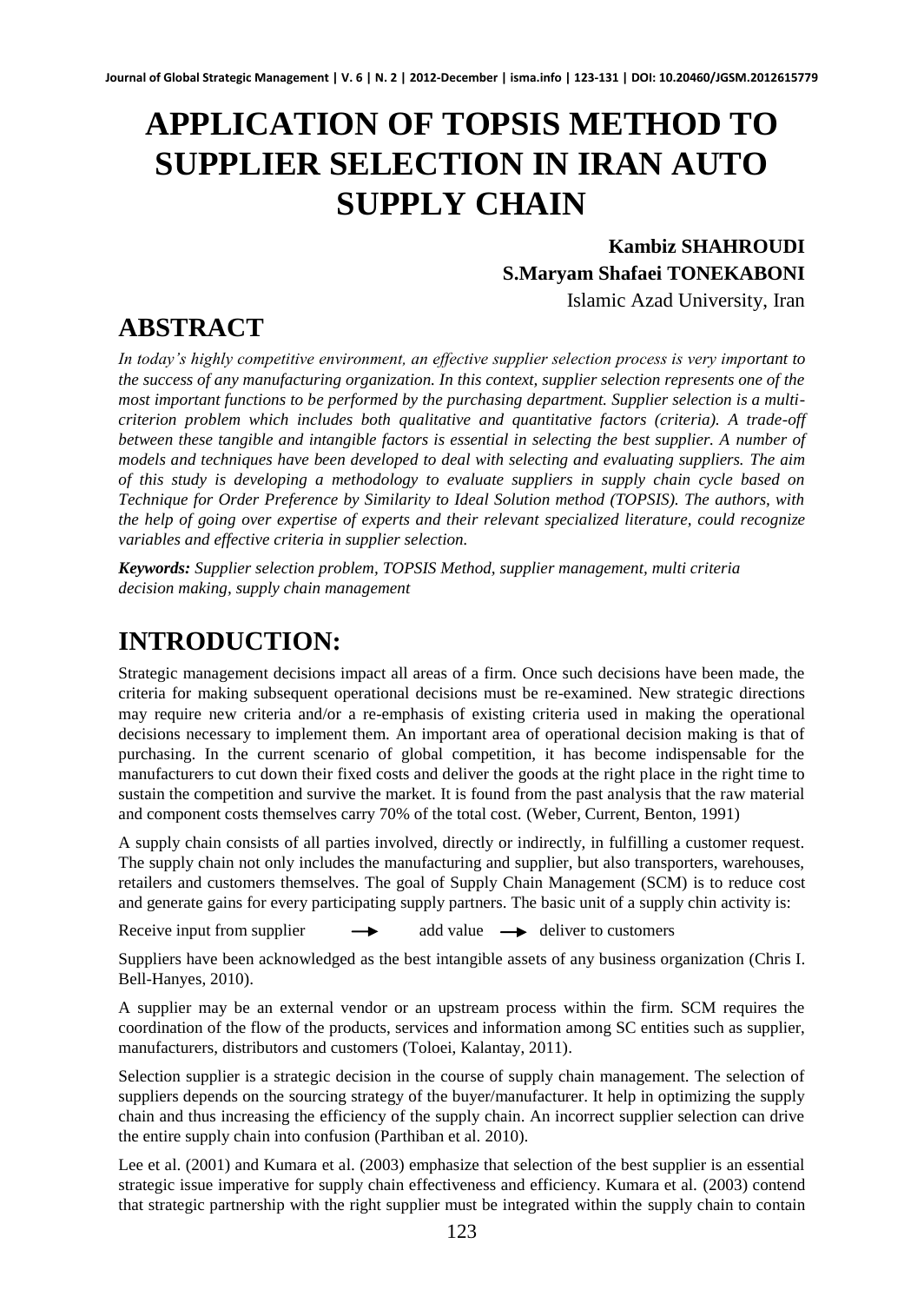costs, improve quality and flexibility to meet end-customers' value and reduce lead time at different stages of the supply chain (Chris I., Bell-Hanyes, 2010).

The main objective of supplier selection process is to reduce purchase risk, maximize overall value to the purchaser, and develop closeness and long-term relationships between buyers and suppliers, which is effective in helping the company to achieve "Just-In-Time" (JIT) production. Additionally, with the increase in use of Total Quality Management (TQM) and JIT concepts by a wide range of firms, the supplier selection question has become extremely important (Tahriri et al. 2008). Purchasing and supply management support the management of supplier network with respect to identification of supplier selection criteria, supplier selection decisions, and monitoring of supplier performance (Chris I., Bell-Hanyes, 2010).

According to Wang et al.(2008), supplier selection or evaluation is the process of finding the supplier who is able to provide the customer with the products or services that have the right quality, the right price, the right quantity and at the right time (Parthiban et al. 2010). Many approaches and algorithms are available that they have been used for supplier selection. Some of these algorithms are Analytical Hierarchy Process (AHP), Data Envelopment Analysis (DEA). Multi-Criteria Decision Making (MCDM) models have two major branches: Multi-Attribution Decision Making (MADM) and Multi-Objective Decision Making (MODM) models. MADM models are good techniques for selecting a supplier, because many different factors play role in supplier selection problems. These factors usually have not same dimensions, for example price, delivery time, delivery reliability, reliability, quality and so on (Toloei, Kalantary, 2011). MCDM techniques support the decision-makers (DMs) in evaluating a set of alternatives (Tahir et al. 2008). One of the most reputed techniques of MADM models is TOPSIS (Technique for Order-Preference by Similarity to Ideal Solution). TOPSIS is a technique combines quantitative attributions (such as price, time, distance, and so on) and qualitative attributions (such as quality of relationship, quality assurance, reliability) and compares all alternatives together based on these attributions. TOPSIS is a powerful technique although it has a big weakness that is the fact that it doesn't provide us with a good alternative. According to this technique, the nearest alternative to the ideal solution is a suitable one. Now, the question is, where it origins from. The ideal solution, origins from the information of the available alternatives. Is there any assurance that the available alternatives are in suitable condition or not? Therefore, TOPSIS only is used whenever we want to select one alternative among others, regardless of suitability of the desired alternative (Toloei,Kalantari,2011). In the past decade, TOPSIS has been successfully applied to the areas of supplier evaluation and selection, inter-company comparison, expatriate host country selection, risk assessment, facility location selection, robot selection, operating system selection, software outsourcing problems, partner selection, customer evaluation, weapon selection, performance evaluation, etc (Jiang et al., 2010).

#### Literature review

Selection the right supplier for a long term relationship is a relevant procurement issue that demands judicious attention. According to Tahiri et al. (2008) "supplier selection problem has become one of the most important issues for establishing an effective supply chain system". Indeed, supplier selection and evaluation represents one of the significant roles of purchasing and supply management function. Tracey and Tan (2001) note that one of the key elements essential to supply chain success is effective purchasing function. Lee et al. (2001) and Kumara et al. (2003) emphasize that selection of the best supplier is an essential strategic issue imperative for supply chain effectiveness and efficiency. Kumara et al.(2003) contend that strategic partnership with the right supplier must be integrated within the supply chain to contain costs, improve quality and flexibility to meet end-customers' value and reduce lead time at different stages of the supply chain (Chris I., Bell-Hanyes, 2010).

A study by Moynihan et al.(2006), states that about 60% of the manufacturer's sales dollars are paid to the supplier for purchased materials. Automobile manufacturers spend about 60% of the total manufacturing cost, oil refineries about 80%, food processor about 70% and farm equipment manufacturers about 65% on the supplier. Most of those costs occur in the first stage of supply chain i.e., supplier selection. As mentioned by Venkata Rao(2007), supplier performance is a key issue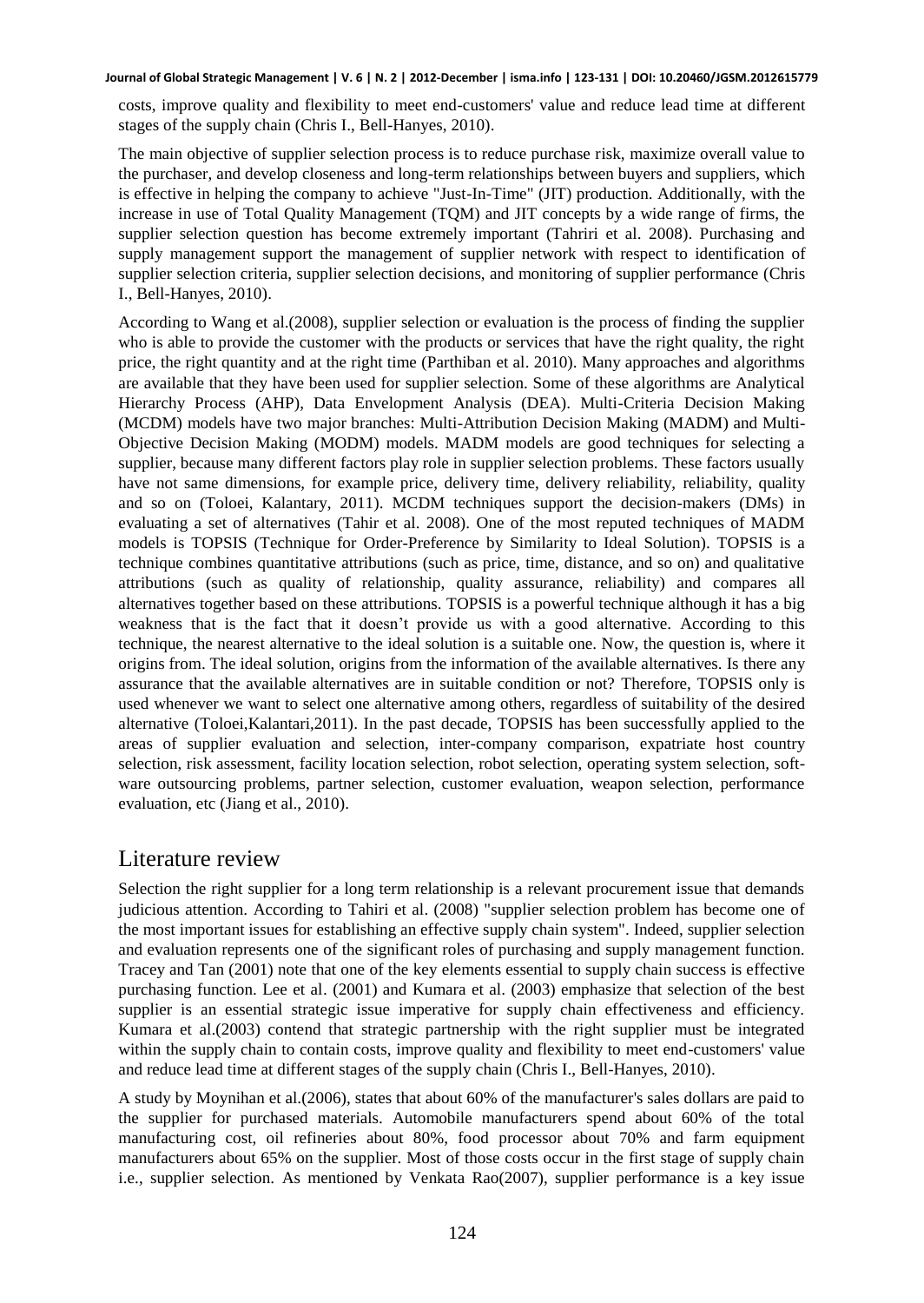which affects the success or failure of organizations. Any supply chain is initiated with the selection of right suppliers for the raw materials (Parthiban et al. 2010).

Supplier selection decisions are complicated by the fact that various criteria must be considered in the decision making process. The analysis of criteria for selection and measuring the performance of suppliers has been the focus of many academicians and purchasing practitioners since 1960s.(Weber, Current, Benton, 1991) Based on Dickson's (1966) empirical study, 23 criteria were identified which purchasing managers generally consider when selecting a supplier. Of the identified criteria, quality, on-time delivery, and supplier's performance history were found vital in supplier selection regardless of the type of purchasing environment. Dempsey (1978) identified quality, delivery capability, and technical capability as imperative in supplier selection. Ellram (1990) emphasized the need not only to base supplier selection decision on the traditional price and quality criteria but also on longer term and qualitative attributes such as strategic match and evaluation of future manufacturing capabilities (Chris I., Bell-Hanyes, 2010).

| Category       | <b>Method</b>                     | <b>Refrences</b>          |
|----------------|-----------------------------------|---------------------------|
|                | Genetic Algorithm                 | Liao & Rittscher (2007);  |
| Artificial     |                                   | Chen & Wang (2008);       |
| Intelligence & |                                   | Hwang & Rau (2008)        |
| Knowledge      |                                   | Wei et al. (1997);        |
| Discovery      | <b>Artificial Neural Networks</b> | Wu et al. (2008);         |
|                |                                   | Lee & Ou-Yang $(2009)$ ;  |
|                |                                   | Chen et al. (2009)        |
|                | Data Mining                       | Kai et al. (2009)         |
|                |                                   |                           |
|                | Data Envelopment Analysis         | Wu (2009)                 |
| Mathematical   |                                   |                           |
| Programming    |                                   |                           |
| <b>Methods</b> | <b>Linear Programming</b>         | Amid et al. (2006);       |
|                |                                   | Guneri et al. (2009)      |
|                | <b>AHP</b> and Nonlinear          | Kokangul & Susuz (2009)   |
|                | Programming                       |                           |
|                | Rough set theory                  | Chang et al. (2007)       |
|                | Grey system theory                | Huixia & Tao (2008)       |
| <b>MCDM</b>    | AHP                               | Xia & Wu (2007);          |
| And            |                                   | Lee (2009);               |
| <b>GMCDM</b>   |                                   | Chamodrakas et al. (2010) |
|                |                                   |                           |
|                | <b>ANP</b>                        | Gencer & Gürpinar (2007); |
|                |                                   | Luo et al. (2009);        |
|                |                                   | Razmi et al. (2009)       |
|                | <b>TOPSIS</b>                     | Boran et al. (2009);      |
|                |                                   | Rhee et al. (2009)        |

#### **Table 1: Multiple approaches deployed for supplier selection problem**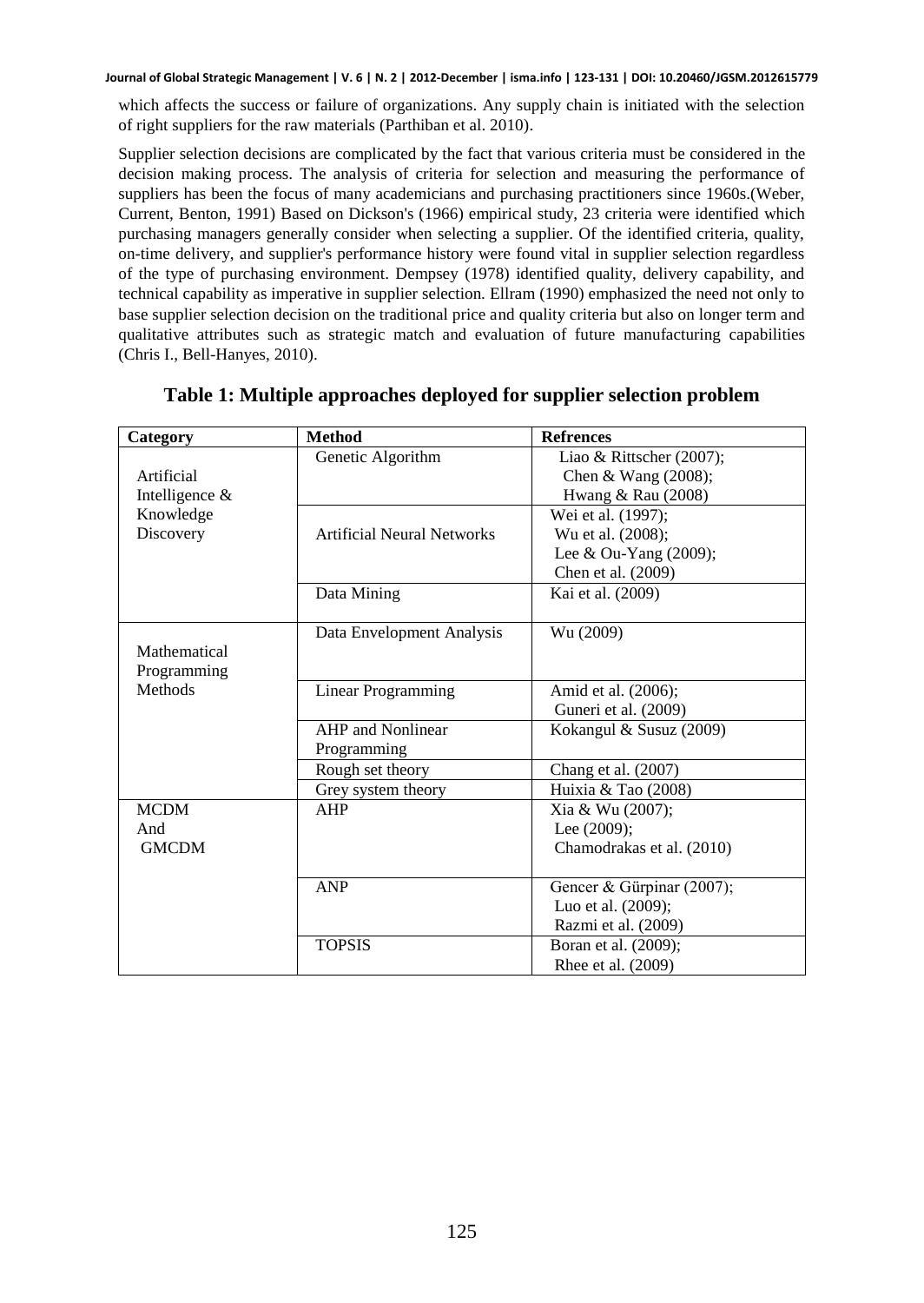#### **Table 2: Most common supplier selection criteria (Kasirian, Yusuff, 2009, Mohammady Garfamy, 2005, Zarbini-sydani et al. 2011)**

| <b>Criterion</b>                  | <b>Researcher</b>                                                                                                                                                                                                                                                                                                                                                                                                                                                                                                 |
|-----------------------------------|-------------------------------------------------------------------------------------------------------------------------------------------------------------------------------------------------------------------------------------------------------------------------------------------------------------------------------------------------------------------------------------------------------------------------------------------------------------------------------------------------------------------|
| Ouality                           | Liu and Hai 2005; Shyur and Shih 2006; Jharkharia and Shankar 2007; Stevenson<br>2007, Larson 1994; Tracey & Tan 2001; Dzever, Merdji & Saives 2001, Dzever,<br>Merdji & Saives 200, Kotabe & Murray 2001, Pi & Low 2006, Narasimhan 2006,<br>Chen et al. 2006, Ha & Krishnan 2008, Ng 2008, Gencer & Gürpinar 2007, Demirtas<br>& Üstün2008, Amid et al. 2009, Lee 2009, Li et al. 2007, Liao & Rittscher 2007,<br>Hong et al.2005, Lee et al. 2009, Wadhwa& Ravindran2007, Liu & Hai 2005,<br>Kahraman et 2003. |
| Price/Cost                        | Shyur, and Shih 2006; Jharkharia and Shankar 2007; Stevenson 2007; Wang et al.; Pi<br>& Low 2006; Narasimhan 2006, Ng 2008, Gencer & Gürpinar 2007, Demirtas &<br>Üstün2008, Amid et al. 2009, Lee 2009, Li et al. 2007, Liao & Rittscher 2007, Hong<br>et al.2005, Wadhwa&Ravindran2007, Liu & Hai 2005,                                                                                                                                                                                                         |
| Delivery<br>Reliability           | Shyur and Shih 2006; Stevenson 2007; Wang et al. 2004; Hua et al. 2007; Pi & Low<br>2006, Narasimhan 2006, Ha & Krishnan 2008, Ng 2008, Gencer & Gürpinar 2007,<br>Demirtas & Üstün2008, Amid et al. 2009, Lee 2009, Li et al. 2007, Liao & Rittscher<br>2007, Hong et al.2005, Wadhwa& Ravindran2007, Liu & Hai 2005, Xia & Wu 2007                                                                                                                                                                              |
| Flexibility and<br>Responsiveness | Liu and Hai 2005; Shyur and Shih 2006; Stevenson 2007; Wang et al. 2004; lee<br>2009, , Liao & Rittscher 2007, Li et al. 2009, Liu & Hai 2005                                                                                                                                                                                                                                                                                                                                                                     |
| Location                          | Stevenson 2007;                                                                                                                                                                                                                                                                                                                                                                                                                                                                                                   |
| Reputation                        | Jharkharia and Shankar2007; Stevenson 2007;                                                                                                                                                                                                                                                                                                                                                                                                                                                                       |
| Service                           | Hua et al. 2007; Ghodsypour and O'Brien 1998, Humphreys, Mak & Yeung 1998;<br>Dzever, Merdji & Saives 2001, Handfield 1994, Min 1994, Bevilacqua & Petroni<br>2002, Noordewier, John & Nevin 1990                                                                                                                                                                                                                                                                                                                 |
| <b>Assets / Facilities</b>        | Liu and Hai 2005; Shyur and Shih 2006; Wang et al. $2004$ ; Goffin, Szwejczewski &<br>New 1997; Humphreys, Mak & Yeung 1998, Pearson & Ellram 1995; Dzever, Merdji<br>& Saives 2001, Noordewier, John & Nevin 1990; Bhutta & Huq 2002; Bevilacqua &<br>Petroni 2002, Ellram 1990, Bevilacqua & Petroni 2002, Min 1994                                                                                                                                                                                             |
| Long-term<br>Relationship         | Liu and Hai 2005; Shyur and Shih 2006; Jharkharia and Shankar 2007; Ellram 1990,<br>Dzever, Merdji & Saives 2001                                                                                                                                                                                                                                                                                                                                                                                                  |
| Professionalism                   | Liu and Hai2005; Shyur and Shih2007;                                                                                                                                                                                                                                                                                                                                                                                                                                                                              |

### TOPSIS Method:

TOPSIS (Technique for Order Preference by Similarity to an Ideal Solution) method is demonstrated by Chen and Hwang (1992). The basic principle is that the chosen alternative must have the shortest distance from the ideal solution and the farthest distance from the negative-ideal solution (Shirouyehzad, Dabestani, 2011).

### Numeral example:

For a company that wants select its supplier, suppose the following criteria and characteristic as the most important items to focus: price, Time of doing project, Quality, Amount of equipment, Distance

After consideration following decision matrix is obtained: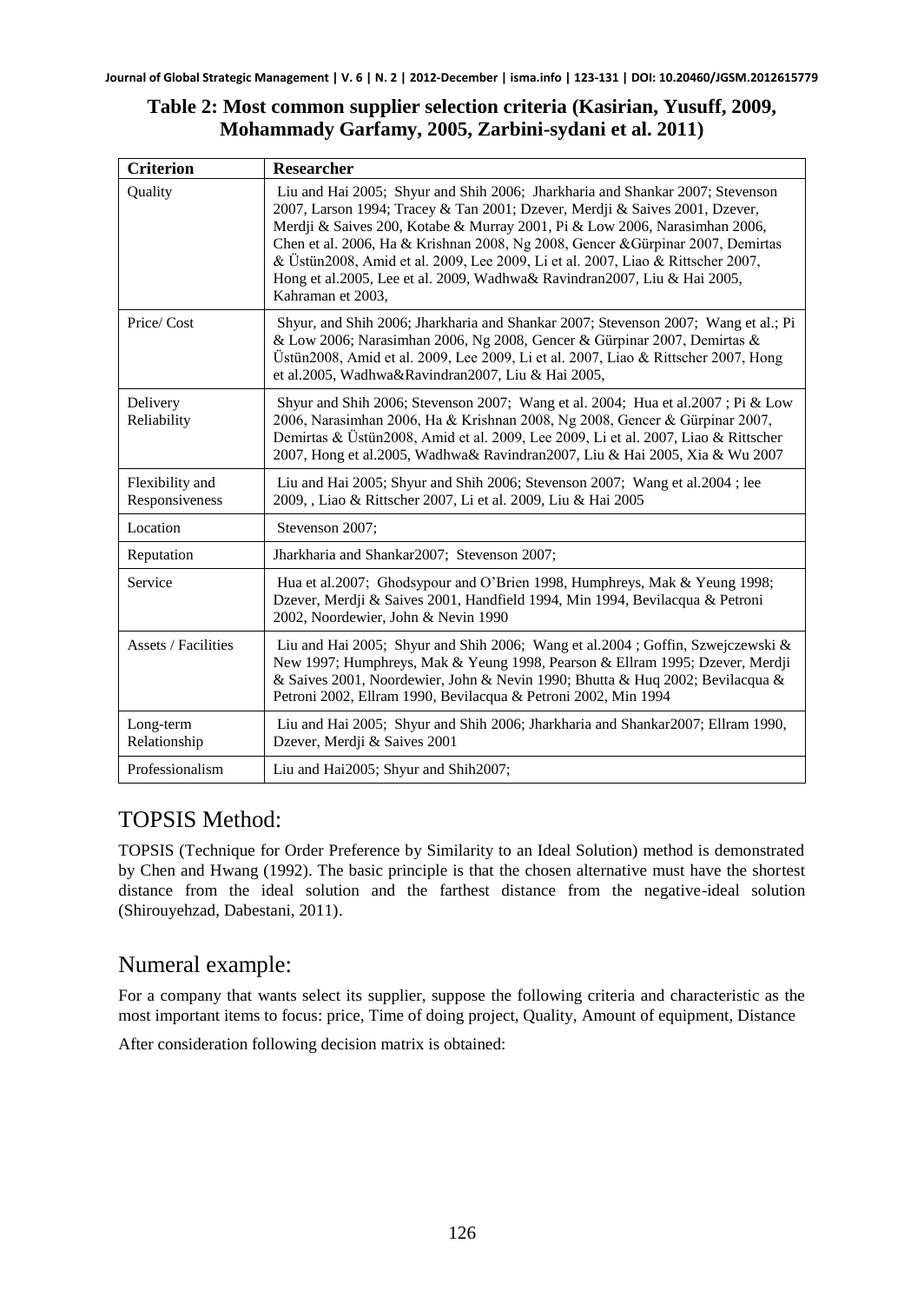| Criteria<br><b>Alternatives</b> | Price(C1) | Time(C2) | Quality $(C3)$ | Equipment $(C4)$ | Distance(C5) |
|---------------------------------|-----------|----------|----------------|------------------|--------------|
| Supplier1                       | 80        | 12       | Very good      | Good             | 260          |
| Supplier <sub>2</sub>           | 75        | 14       | Very good      | Very good        | 230          |
| Supplier3                       | 72        | 13       | Good           | Sufficient       | 50           |
| Supplier4                       | 65        | 15       | Sufficient     | Sufficient       | 140          |

The quantitative decision matrix:

| Criteria        | $C1$ <sup>-</sup> | $C2^{-}$ | $\overline{C3}^+$ | $C4^+$         | C5     |
|-----------------|-------------------|----------|-------------------|----------------|--------|
| Alternatives    |                   |          |                   |                |        |
| Supplier1       | 80                | 12       | 9                 | $\overline{7}$ | 260    |
| Supplier2       | 75                | 14       | 9                 | 9              | 230    |
| Supplier3       | 72                | 13       | $\overline{7}$    | 5              | 50     |
| Supplier4       | 65                | 15       | 5                 | 5              | 140    |
| m<br>$a_{ij}^2$ | 146.40            | 27.09    | 15.36             | 13.41          | 377.62 |
| $a_{ij}$        | 292               | 54       | 30                | 26             | 680    |

**Step 1:** Normalize the evaluation index as:

$$
n_{ij} = \frac{a_{ij}}{\sqrt{\sum a_{ij}^2}}
$$

| Criteria              | $C1$ <sup>-</sup> | $C2^{-}$ | $C3^+$ | $C4^+$ | $C5$ <sup>-</sup> |
|-----------------------|-------------------|----------|--------|--------|-------------------|
| Alternatives          |                   |          |        |        |                   |
| Supplier1             | 0.54              | 0.44     | 0.58   | 0.52   | 0.68              |
| Supplier <sub>2</sub> | 0.51              | 0.51     | 0.58   | 0.67   | 0.60              |
| Supplier3             | 0.49              | 0.47     | 0.45   | 0.37   | 0.13              |
| Supplier4             | 0.44              | 0.55     | 0.32   | 0.37   | 0.37              |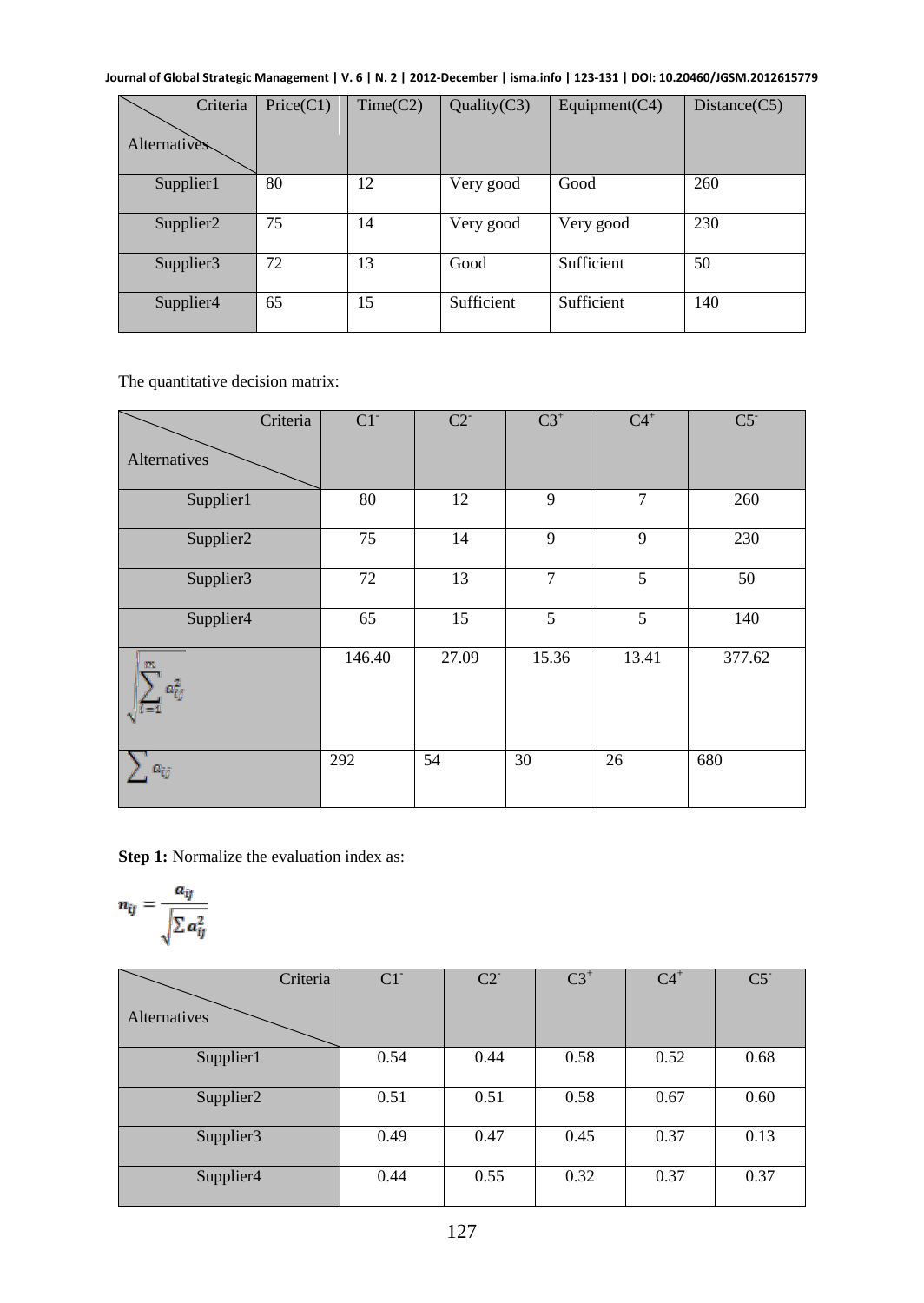**Step 2:** Calculate entropy measure of every index using the following equation:

$$
P_{ij} = \frac{a_{ij}}{\sum_{i=1}^m a_{ij}}
$$

Where:  $i=1,2,...,m$   $J=1,2,...,n$ 

| Criteria              | $C1$ <sup>-</sup> | $C2$ <sup>-</sup> | $C3^+$ | $C4^+$ | C5   |
|-----------------------|-------------------|-------------------|--------|--------|------|
| Alternatives          |                   |                   |        |        |      |
| Supplier1             | 0.27              | 0.22              | 0.3    | 0.26   | 0.38 |
| Supplier <sub>2</sub> | 0.25              | 0.25              | 0.3    | 0.34   | 0.33 |
| Supplier3             | 0.24              | 0.24              | 0.23   | 0.19   | 0.07 |
| Supplier4             | 0.22              | 0.27              | 0.16   | 0.19   | 0.20 |

$$
E_j = -K \sum_i [P_{ij} \times ln P_{ij}]
$$

Where;  $K = \frac{1}{\ln(m)}$ 

| E1   | ${\rm F}$ 2 | E3   | E4   | E5   |
|------|-------------|------|------|------|
| 0.97 | 0.97        | 0.96 | 0.95 | 0.87 |

**Step 3**: Define the divergence through:

$$
d_j = 1-E_j
$$

The more the dj is the more important the criterion jth.

| α.   | α.,  | $a_{\scriptscriptstyle 2}$ | а ,  |      |
|------|------|----------------------------|------|------|
| 0.03 | 0.03 | 0.04                       | 0.05 | 0.13 |

**Step 4:** Obtain the normalized weights of indexes as:

$$
W_j = \frac{a_i}{\sum d_j}
$$

| $\scriptstyle{W_4}$ | w.,  | $W_{\mathbb R}$ | $\scriptstyle{W_A}$ | w,  |
|---------------------|------|-----------------|---------------------|-----|
| 0.12                | 0.12 | 0.16            | 0.16                | 0.5 |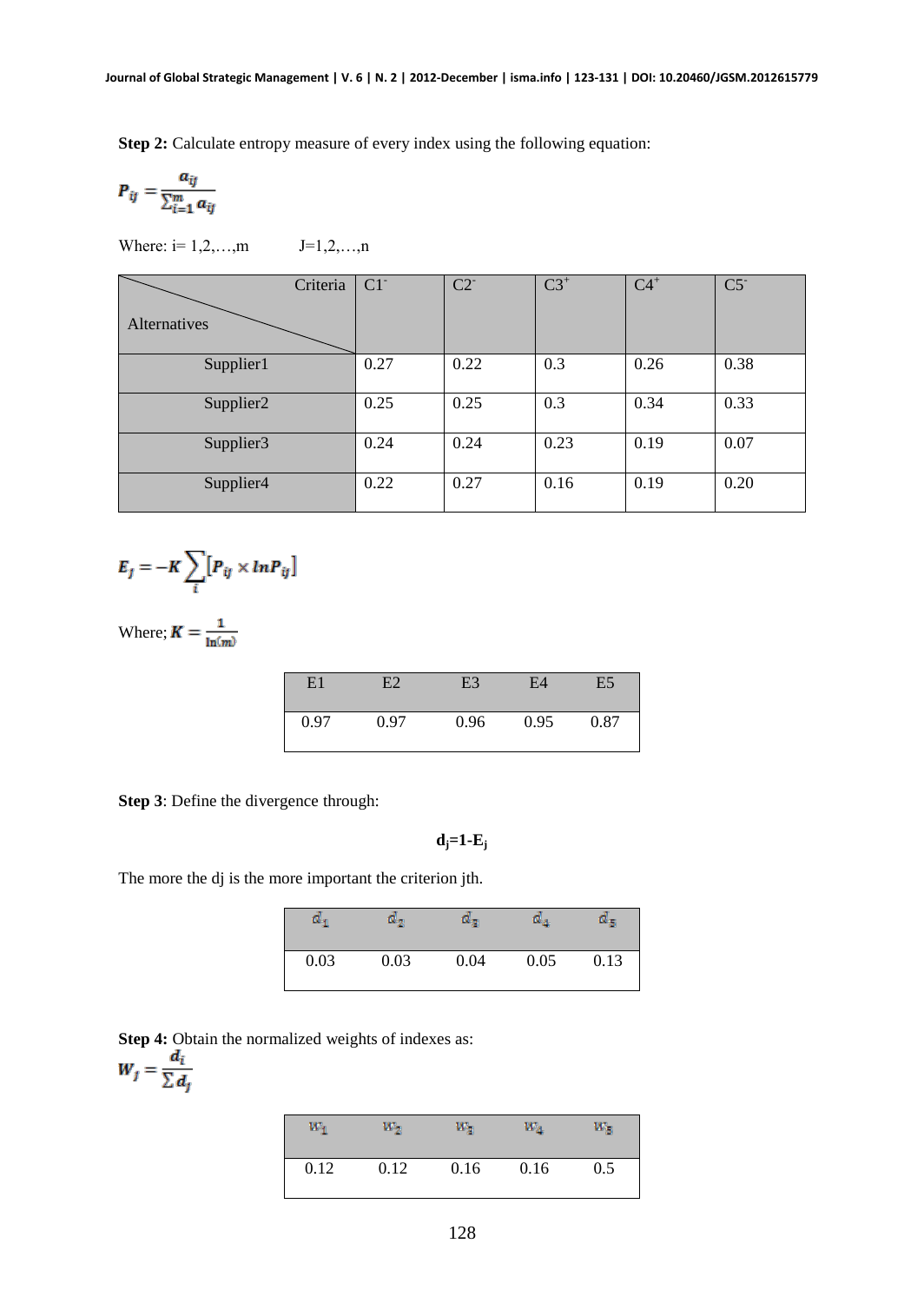**Step5:** Calculate the weighted normalized decision matrix. The weighted normalized value vij is calculated as:<br> $V = N \times W_{n,m}$ 

|  |                                                          |                                                                  |                                                                                                                                                                                                                                                                                                     |  | $V =$                                                                |      |                         |  |
|--|----------------------------------------------------------|------------------------------------------------------------------|-----------------------------------------------------------------------------------------------------------------------------------------------------------------------------------------------------------------------------------------------------------------------------------------------------|--|----------------------------------------------------------------------|------|-------------------------|--|
|  |                                                          |                                                                  | $[0.54 \t 0.44 \t 0.58 \t 0.52 \t 0.68]$                                                                                                                                                                                                                                                            |  | $\begin{bmatrix} 0.12 & 0 & 0 & 0 \\ 0 & 0.12 & 0 & 0 \end{bmatrix}$ |      |                         |  |
|  |                                                          |                                                                  |                                                                                                                                                                                                                                                                                                     |  |                                                                      |      | 0                       |  |
|  |                                                          |                                                                  |                                                                                                                                                                                                                                                                                                     |  |                                                                      |      | $\overline{\mathbf{0}}$ |  |
|  |                                                          |                                                                  |                                                                                                                                                                                                                                                                                                     |  |                                                                      | 0.16 | 0 <sup>1</sup>          |  |
|  |                                                          |                                                                  | $\begin{array}{c cccc} 0.54 & 0.44 & 0.56 & 0.52 & 0.06 \\ 0.51 & 0.51 & 0.58 & 0.67 & 0.60 \\ 0.49 & 0.47 & 0.45 & 0.37 & 0.13 \\ 0.44 & 0.55 & 0.32 & 0.37 & 0.37 \end{array} \times \begin{array}{c cccc} 0 & 0.12 & 0 & 0 \\ 0 & 0 & 0.16 & 0 \\ 0 & 0 & 0 & 0.16 \\ 0 & 0 & 0 & 0 \end{array}$ |  |                                                                      |      |                         |  |
|  |                                                          |                                                                  |                                                                                                                                                                                                                                                                                                     |  |                                                                      |      | 0.5 <sup>J</sup>        |  |
|  |                                                          | $[0.06 \t 0.05 \t 0.09 \t 0.08]$                                 | 0.34]                                                                                                                                                                                                                                                                                               |  |                                                                      |      |                         |  |
|  | $\begin{bmatrix} 0.06 & 0.06 & 0.09 & 0.1 \end{bmatrix}$ |                                                                  | $0.3$                                                                                                                                                                                                                                                                                               |  |                                                                      |      |                         |  |
|  |                                                          | $\begin{bmatrix} 0.05 & 0.05 & 0.07 & 0.05 & 0.06 \end{bmatrix}$ |                                                                                                                                                                                                                                                                                                     |  |                                                                      |      |                         |  |
|  |                                                          | $10.05$ $0.06$ $0.05$ $0.05$ $0.18$                              |                                                                                                                                                                                                                                                                                                     |  |                                                                      |      |                         |  |
|  |                                                          |                                                                  |                                                                                                                                                                                                                                                                                                     |  |                                                                      |      |                         |  |

**Step6:** Determine the ideal and negative-ideal solution:

$$
V_j^+ = \{v_i^+, ..., v_n^+\} = \left[ \left( \max v_{ij} | i \in I \right) , \left( \min v_{ij} | i \in I \right) \right]
$$
  

$$
V_j^- = \{v_i^-, ..., v_n^-\} = \left[ \left( \min v_{ij} | i \in I \right) , \left( \max v_{ij} | i \in I \right) \right]
$$

Where I' is associated with advantage criteria, and I" is associated with cost criteria.

$$
V_j^+ = [min V_{i1}, min V_{i2}, max V_{i3}, max V_{i4}, min V_{i5}] = [0.05, 0.05, 0.09, 0.1, 0.06]
$$
  

$$
V_j^- = [max V_{i1}, max V_{i2}, min V_{i3}, min V_{i4}, max V_{i5}] = [0.06, 0.06, 0.05, 0.05, 0.34]
$$

**Step7:** Calculate the separation measures, using the n-dimensional Euclidean distance. The separation of each alternative from the ideal solution is given as:

$$
d_i^+ = \sqrt{\sum_{j=1}^n (v_{ij} - v_j)^2} \quad i = (1, 2, ..., m)
$$

$$
d_i^- = \sqrt{\sum_{j=1}^n (v_{ij} - v_j)^2} \quad i = (1, 2, ..., m)
$$

 $d_1^+ = 0.28$   $d_2^+ = 0.23$   $d_3^+ = 0.06$   $d_4^+ = 0.013$ 

$$
d_1^- = 0.05 \, d_2^- = 0.07 \, d_3^- = 0.28 \, d_4^- = 0.16
$$

**Step8:** Calculate the relative closeness to the ideal solution. The relative closeness of the alternative aj with respect to  $A^*$  is defined as:

$$
C. L_i = \frac{a_i}{d_i^- + d_i^+} \qquad I = 1, 2, ..., m
$$
  

$$
C. L_1 = \frac{0.05}{0.05 + 0.28} = 0.15
$$
  

$$
C. L_2 = \frac{0.07}{0.07 + 0.24} = 0.22
$$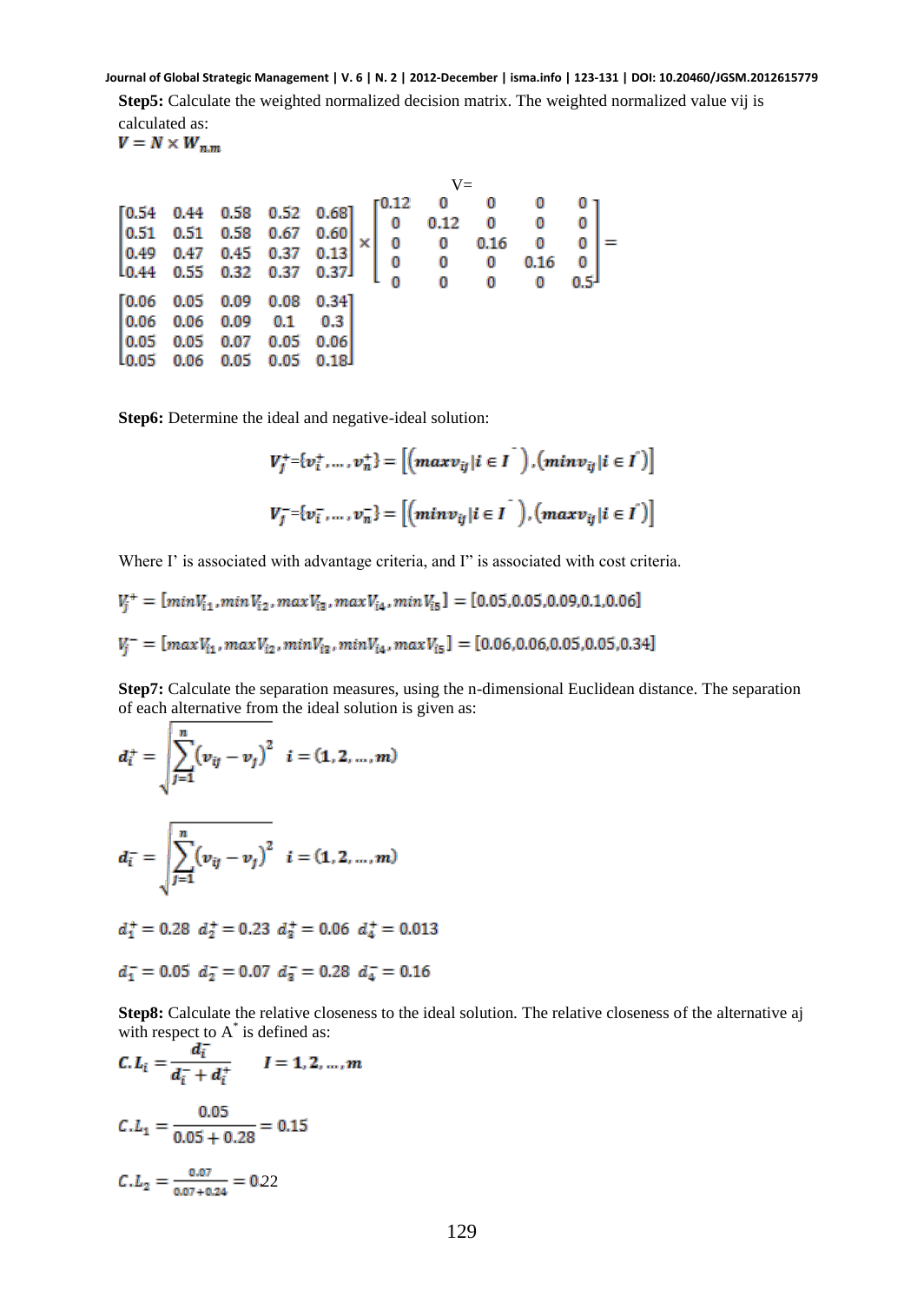$$
C.L_3 = \frac{0.28}{0.28 + 0.06} = 0.82
$$

$$
C.L_4 = \frac{0.16}{0.16 + 0.13} = 0.55
$$

**Step9:** Rank the preference order:

| <b>Alternatives</b> | <b>TOPSIS</b> index | Rank |
|---------------------|---------------------|------|
| Supplier1           | 0.15                |      |
| Supplier2           | 0.22                | 3    |
| Supplier3           | 0.82                |      |
| Supplier4           | 0.55                | 2    |

### **CONCLUSION**

The study discussed that how to select the best supplier in supplier selection problems when decision makers set the target value of each criterion. Although many approaches can solve the problem, the study proposed a method and a procedure to extend the TOPSIS method to solve the problem. The main advantages of using TOPSIS method are "TOPSIS logic is rational and understandable", "The computation processes are straightforward", "The concept permits the pursuit of best alternatives criterion depicted in a simple mathematical" and "The importance weights are incorporated comparison procedures". Due to this, decision making for selection of suitable supplier is of special importance. Acquired results from numerical example determine that this model could be used for decision making optimization in supplier selection.